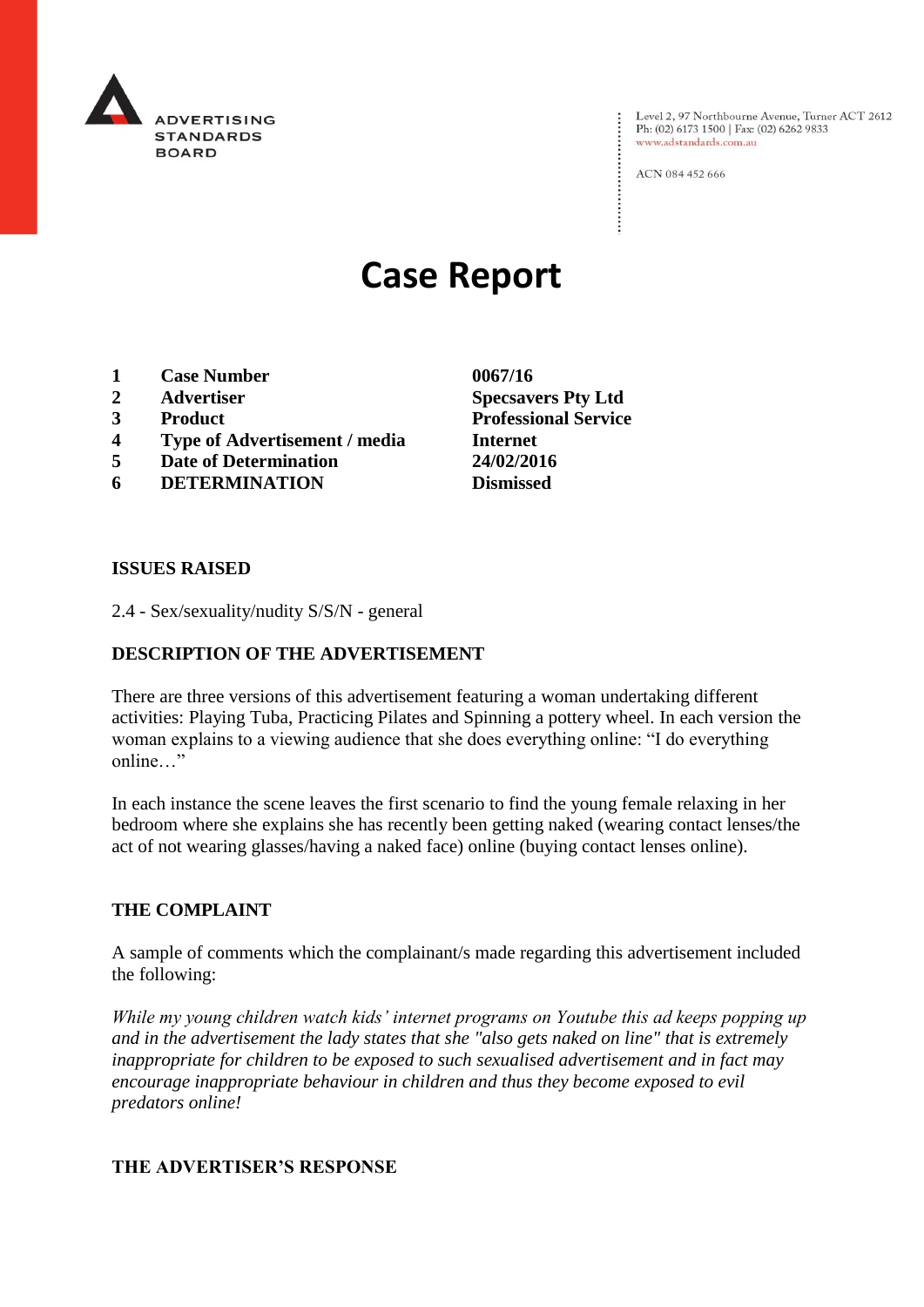Comments which the advertiser made in response to the complainant/s regarding this advertisement include the following:

*The online advertisement in question is akin to the long running "Should Have Gone To Specsavers" TV campaign in using humour to speak to a wide audience. This online video campaign encourages people to buy contact lenses online by using a light hearted way of describing the nature of not wearing glasses i.e. having a naked face.* 

*In the particular commercial in question our intention is to draw attention to the unique way of describing the act of not wearing glasses so as to alert those people who currently wear contact lenses to purchase them online with Specsavers. The emphasis of the ad is squarely on contact lenses and buying online and encourages the audience to relate to having a "naked" face when wearing contact lenses over glasses.*

*Section 2.1 of the Code states that "Advertising or Marketing Communications shall not, portray people or depict material in a way which , discriminates against or vilifies a person or section of, the community on account of race, ethnicity, nationality, gender, age, sexual preference, religion, disability, mental , illness or political belief"* 

*We don't believe there is any discrimination depicted in the commercial we therefore believe that the advertisement complies with the code in relation to Section 2.1*

*Section 2.2 of the Code states that "Advertising or marketing communications should not employ sexual appeal in a manner which is exploitative and degrading of any individual or group of people. "*

*We don't believe there is any sexual appeal in the commercial we therefore believe that the advertisement complies with the code in relation to Section 2.2*

*Section 2.3 of the Code states that "Advertising or Marketing Communications shall not present or portray violence unless it is justifiable in the context of the product or service advertised."* 

*We don't believe there is any violence depicted in the commercial we therefore believe that the advertisement complies with the code in relation to Section 2.3.*

*Section 2.4 of the code states that "Advertising or Marketing Communications shall treat sex, sexuality and nudity with sensitivity to the relevant audience."*

*We do not believe there is any sex, sexuality and nudity in the commercial we therefore believe that the advertisement complies with the code in relation to Section 2.4.*

*The immediate action of the young female whilst describing that she has recently been getting naked online (whilst fully clothed) is for the scene to switch immediately to showing her buying contact lenses online and the benefits therein; leaving no mistake that getting naked online even for the uninitiated is squarely Specsavers fun and edgy way of describing buying contact lenses online.*

*Section 2.5 of the Code states that "Advertising or Marketing Communications shall only use*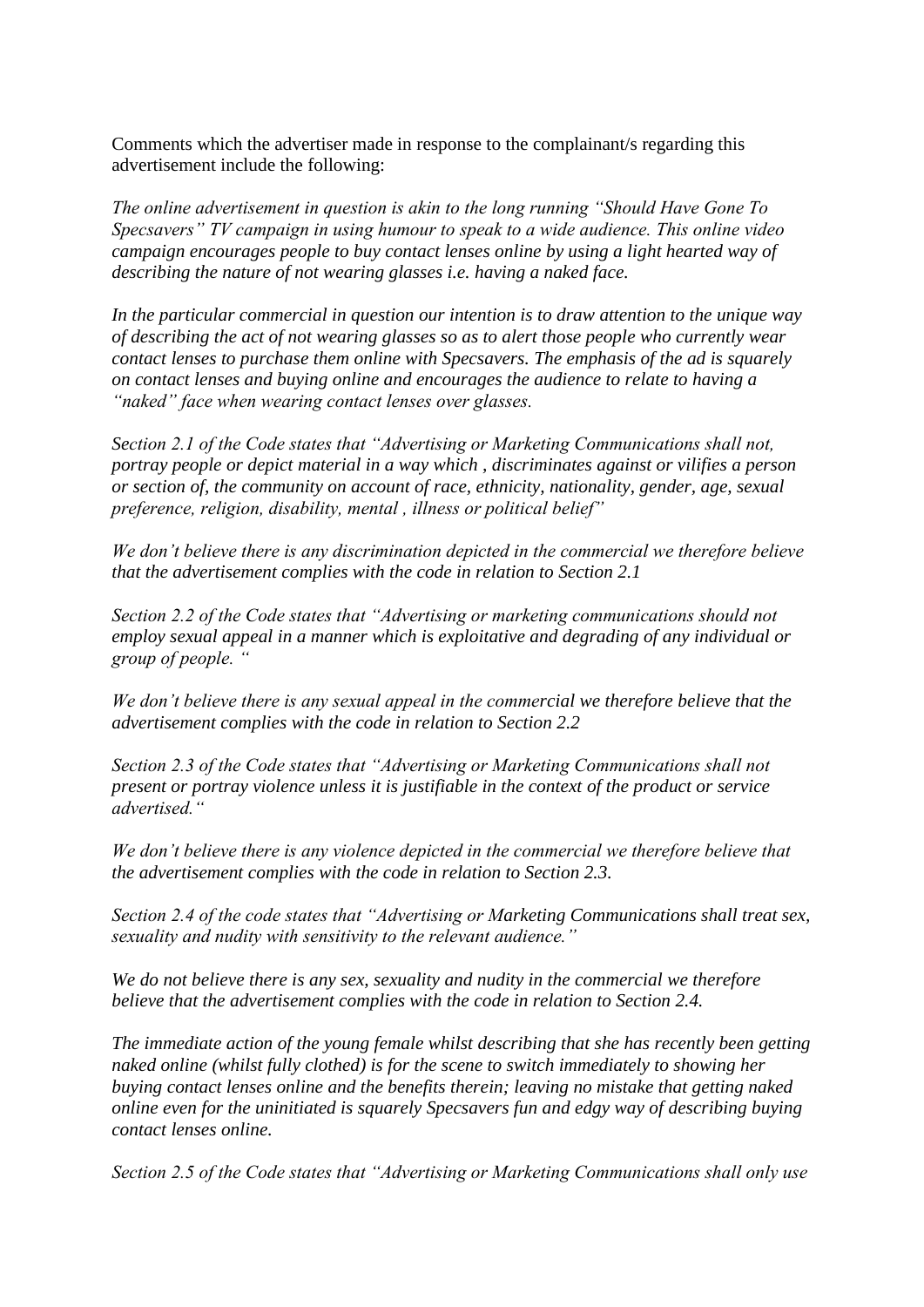*language which is appropriate in the circumstances (including appropriate for the relevant audience and medium). Strong or obscene language shall be avoided.*

*We do not believe there is inappropriate language in the commercial we therefore believe that the advertisement complies with the code in relation to Section 2.5*

*Section 2.6 of the Code of Advertising or Marketing Communications shall not depict material contrary to Prevailing Community Standards on health and safety.* 

*We do not believe the commercial depicts material contrary to Prevailing Community Standards on health and safety we therefore believe that the advertisement complies with the code in relation to Section 2.6*

*Placement and duration of the commercial*

*The online video ad is scheduled to run until the end of February 2016. It commenced on the 20th January 2016 online only using major online publishers, Facebook and You tube.*

## **THE DETERMINATION**

The Advertising Standards Board ("Board") considered whether this advertisement breaches Section 2 of the Advertiser Code of Ethics (the "Code").

The Board noted the complainant's concerns that the advertisement contains a reference to getting naked online which is not a safe or responsible message, especially for children.

The Board viewed the advertisement and noted the advertiser's response.

The Board then considered whether the advertisement was in breach of Section 2.4 of the Code. Section 2.4 of the Code states: "Advertising or Marketing Communications shall treat sex, sexuality and nudity with sensitivity to the relevant audience".

The Board noted that there are three versions of this internet advertisement and that each end with a woman lying on a bed with her laptop and saying, "Recently, I've been getting naked online".

The Board noted that in each version of the advertisement the woman is clothed and considered that although she makes the comment about getting naked online whilst lying on her bed, she is wearing a robe and the screen of her laptop shows that her online activity is buying contact lenses from the Specsavers' website.

The Board acknowledged that the reference to getting naked online could have a sexual meaning but considered that whilst the message is not overly clear with regards to what getting naked means, in the Board's view the fact that the woman remains clothed and her online activity is revealed as shopping for contact lenses means that any implied double entendre is relatively mild and unlikely to be understood by children.

The Board considered that the advertisement did treat the issue of sex, sexuality and nudity with sensitivity to the relevant broad audience which would include children.